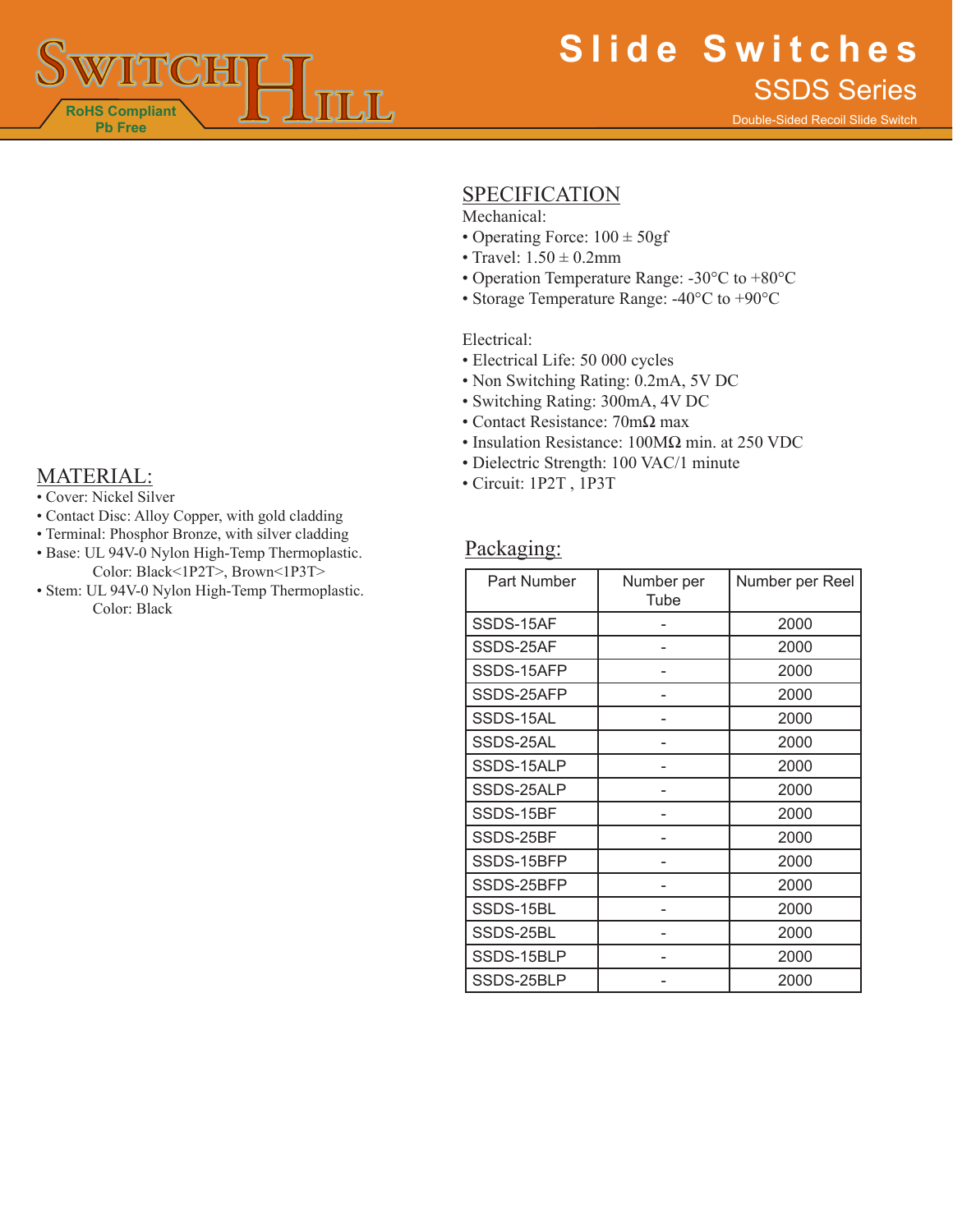

Double-Sided Recoil Slide Switch

#### **SSDS-AF**

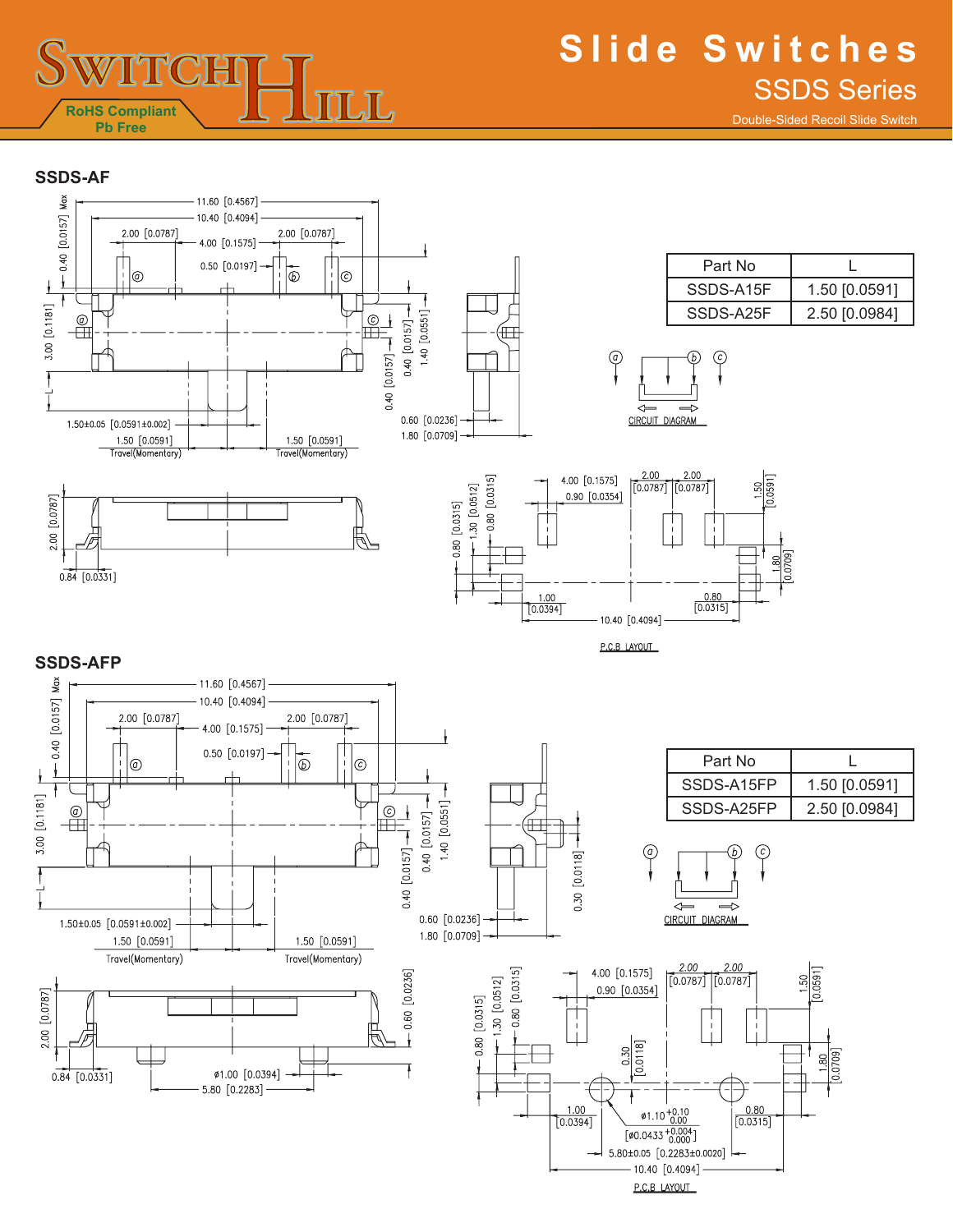

Double-Sided Recoil Slide Switch

### **SSDS-AL**

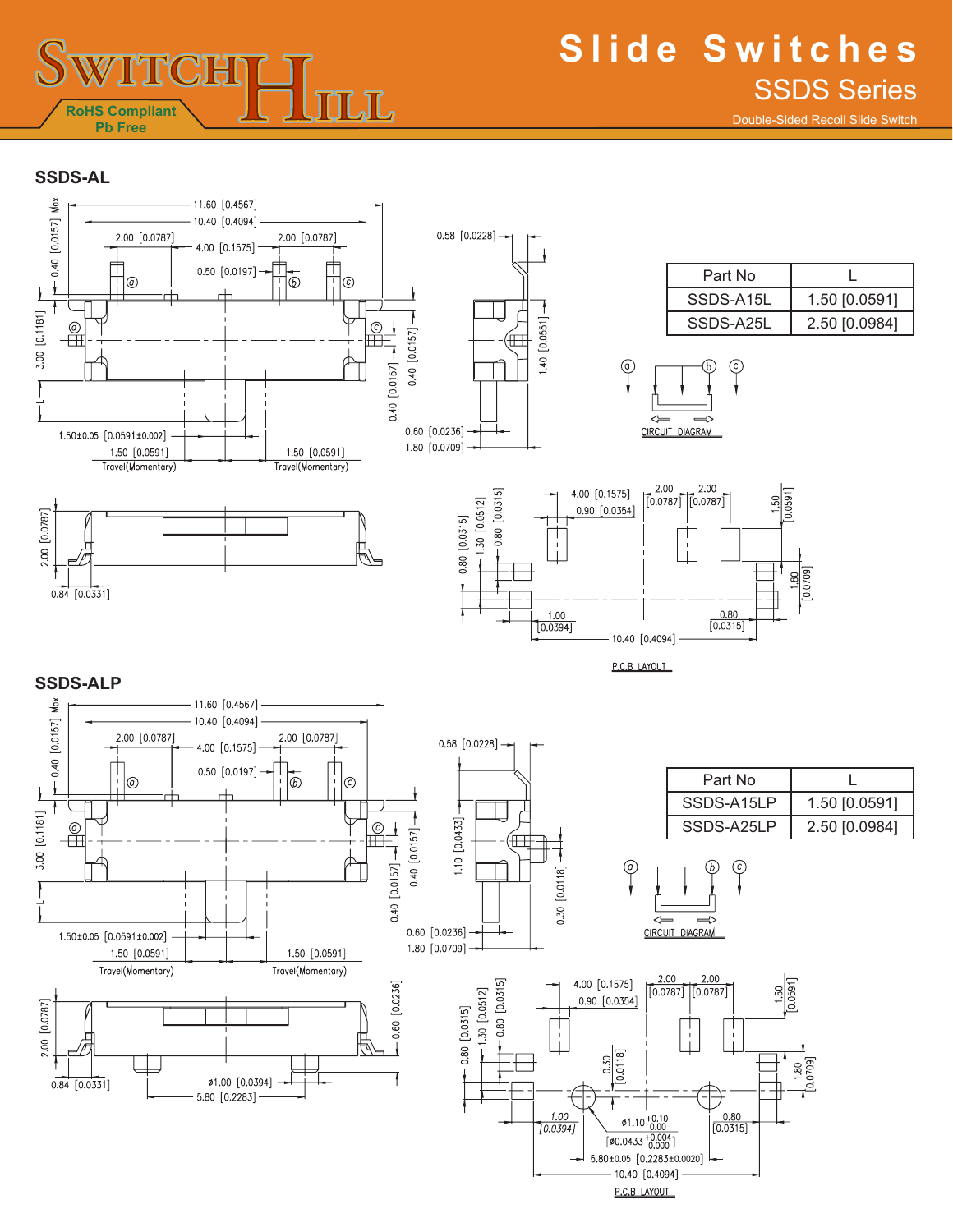

# **Slide Switches** SSDS Series

Double-Sided Recoil Slide Switch